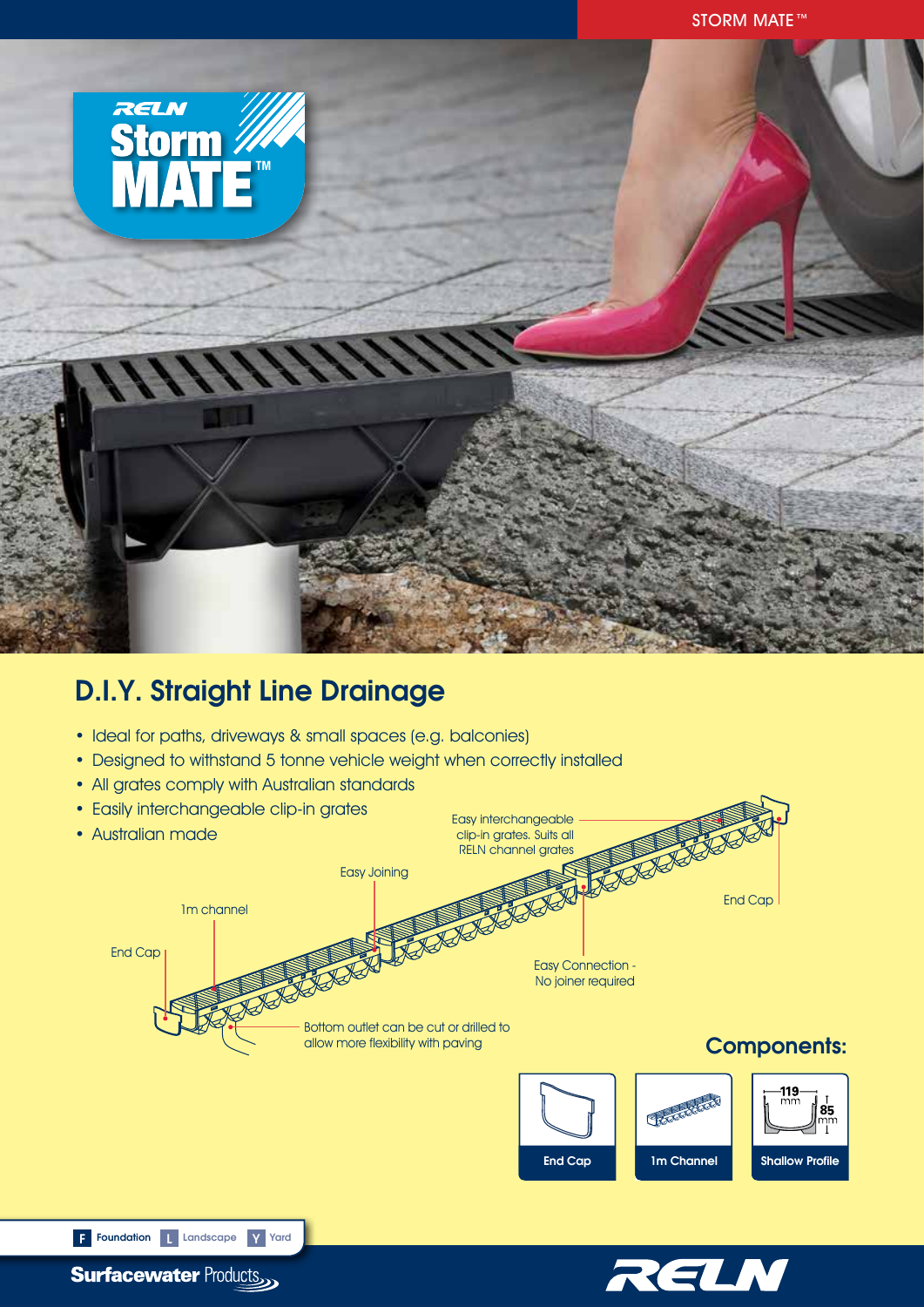



Storm Mate (119 x 75mm) D.I.Y. Straight Line Drainage

# Storm Mate - D.I.Y. Straight Line Drainage

RELN Storm Mate is our straight line drainage solution perfect for paths, driveways and smaller spaces such as ideals, because it's lightweight, durable and UV stabilised. The interchangeable clip in grates, holddown feet and pipe cut-outs make it a breeze to install, whether you are a DIYer or pro.



- •Tough, durable and lightweight UV stabilised recycled plastic
- •Australian Made
- •Hold down feet to stop floatation during pouring of concrete
- •Available in all RELN grates
- •Easily interchangeable clip in grates
- •Bottom outlet can be cut or drilled to fit 90mm PVC stormwater pipe
- •Storm Mate Garage Pack and Enviro Pack available

Grate Options: (11.3cm x 2.5cm x 1m): Plastic in Black, Sandstone, Terracotta, Portland Grey and Heritage Green.

Black Heel Guard Plastic, Architectural, Stainless Steel, Galvanised Steel and Civil Ductile Iron. Range: 1m Channel, Atrium Leaf Guard, End Cap, Stretch Drain Adapter, Garage Pack, Enviro Pack

Accessories: Hang Pad and Flyer available

### Frequently Asked Questions

### Q1. What is the best grate for slow moving, heavy, commercial vehicles?

A. Storm Mate and Storm Drain can both be fitted with RELN's Ductile Iron Civil grate which has a Class C wheel loading when installed correctly. Storm Master has its own industrial strength Galvanised Steel Class B grate available in traditional and heel guard variations.

### Q2. What is the best grate for pedestrian areas?

A. Storm Mate and Storm Drain can both be fitted with RELN's Heel Guard plastic grate or RELN's 316 Stainless Steel Architectural grate. Both have a residential wheel loading when installed correctly up to 1.5 Tonne. Storm Master has its own

Galvanised Steel Heel Guard Anti-Slip grate with a Class C wheel loading when installed correctly.

#### Q3. Can I use the same grate on Storm Mate and Storm Drain?

A. All our grates for Storm Mate, Storm Drain, Rain Mate, Rain Drain and Rain Drain Trade are interchangeable and fit each channel perfectly. Simply click grate into channel! Storm Master and Polymer Concrete channel have their own grate ranges.